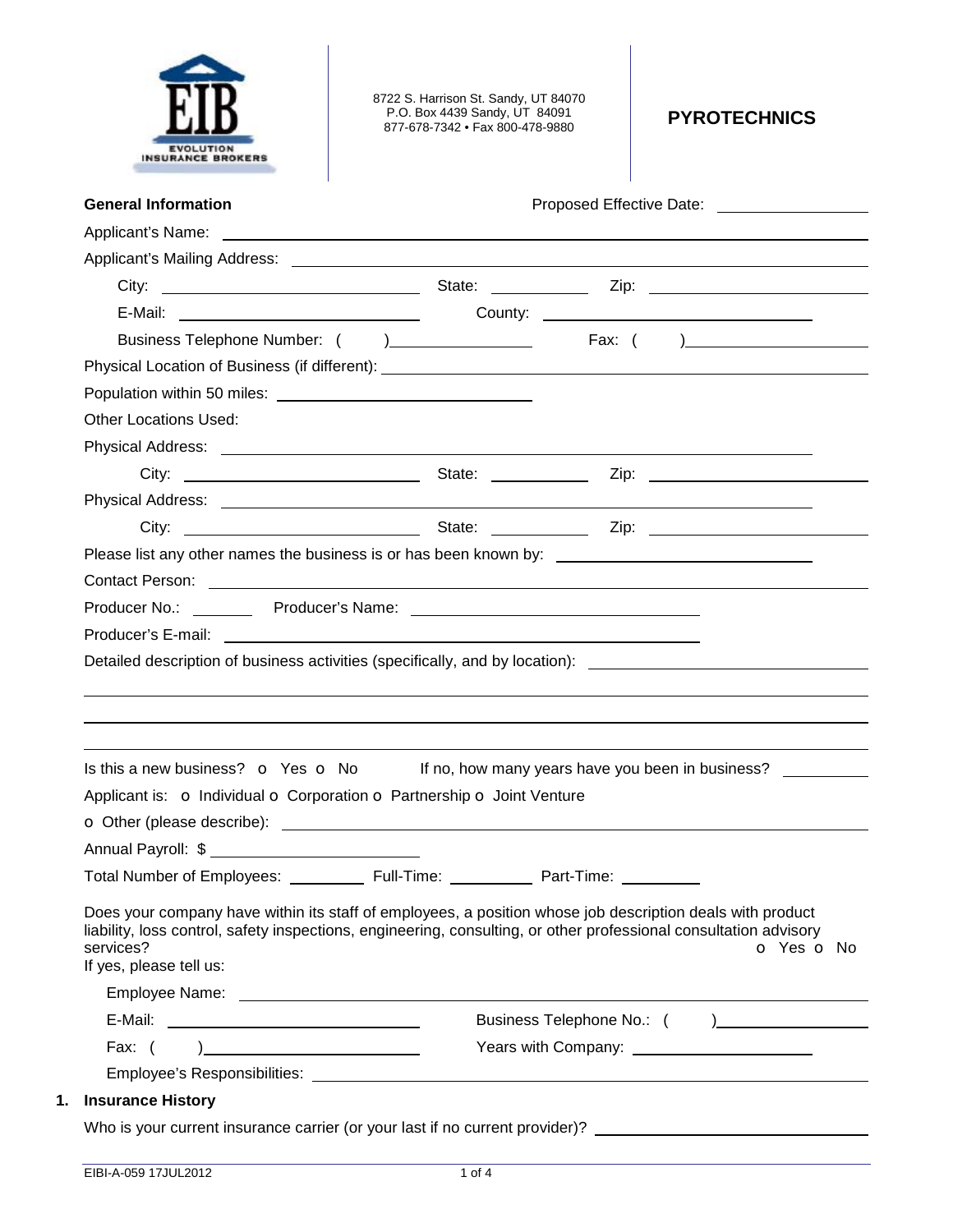Provide name(s) for all insurance companies that have provided Applicant insurance for the last three years:

|                        | Coverage:                                                   | Coverage:                                                                                                 | Coverage:  |
|------------------------|-------------------------------------------------------------|-----------------------------------------------------------------------------------------------------------|------------|
| <b>Company Name</b>    |                                                             |                                                                                                           |            |
| <b>Expiration Date</b> |                                                             |                                                                                                           |            |
| <b>Annual Premium</b>  | \$                                                          | \$                                                                                                        | \$         |
|                        |                                                             | Has the Applicant or any predecessor or related person or entity ever had a claim?                        | O Yes O No |
|                        | Completed Claims and Loss History form attached (REQUIRED)? |                                                                                                           | O Yes O No |
|                        |                                                             | Has the Applicant, or anyone on the Applicant's behalf, attempted to place this risk in standard markets? |            |
|                        |                                                             |                                                                                                           | O Yes O No |

If the standard markets are declining placement, please explain why:

## **2. Desired Insurance**

## **Limit of Liability:**

|         | Per Act/Aggregate     | <b>OR</b> | Per Person/Per Act/Aggregate    |
|---------|-----------------------|-----------|---------------------------------|
| $\circ$ | \$50,000/\$100,000    | $\circ$   | \$25,000/\$50,000/\$100,000     |
| $\circ$ | \$150,000/\$300,000   | O         | \$75,000/\$150,000/\$300,000    |
| $\circ$ | \$250,000/\$1,000,000 | $\circ$   | \$100,000/\$250,000/\$1,000,000 |
| $\circ$ | \$500,000/\$1,000,000 | $\circ$   | \$250,000/\$500,000/\$1,000,000 |
| $\circ$ | Other:                | Ω         | Other:                          |

**Self-Insured Retention (SIR):** o \$1,000 (Minimum) o \$1,500 o \$2,500 o \$5,000 o \$10,000

## **3. Business Activities**

1. Person providing accounting and tax services:

- a. Name:
- b. Address:

|    | 2. Are you presently a member of the American Pyrotechnics Association?          | No.<br>res. |
|----|----------------------------------------------------------------------------------|-------------|
| 3. | Estimated gross receipts of event:                                               |             |
| 4. | Estimated annual gross receipts of the Applicant:                                |             |
| 5. | Total receipts from contract shows last year:                                    |             |
| 6. | Number of displays fired last year:                                              |             |
| 7. | Estimated receipts from contract shows this year:                                |             |
| 8. | Estimated number of displays to be fired current year:                           |             |
| 9. | List all states in which displays will be fired:                                 |             |
|    |                                                                                  |             |
|    | 10. List type of show, including type of facility (arena, stadium, etc): _______ |             |
|    |                                                                                  |             |

11. Provide a rough sketch of the location of the next event (use separate page).

12. Estimated number of attendees at shows: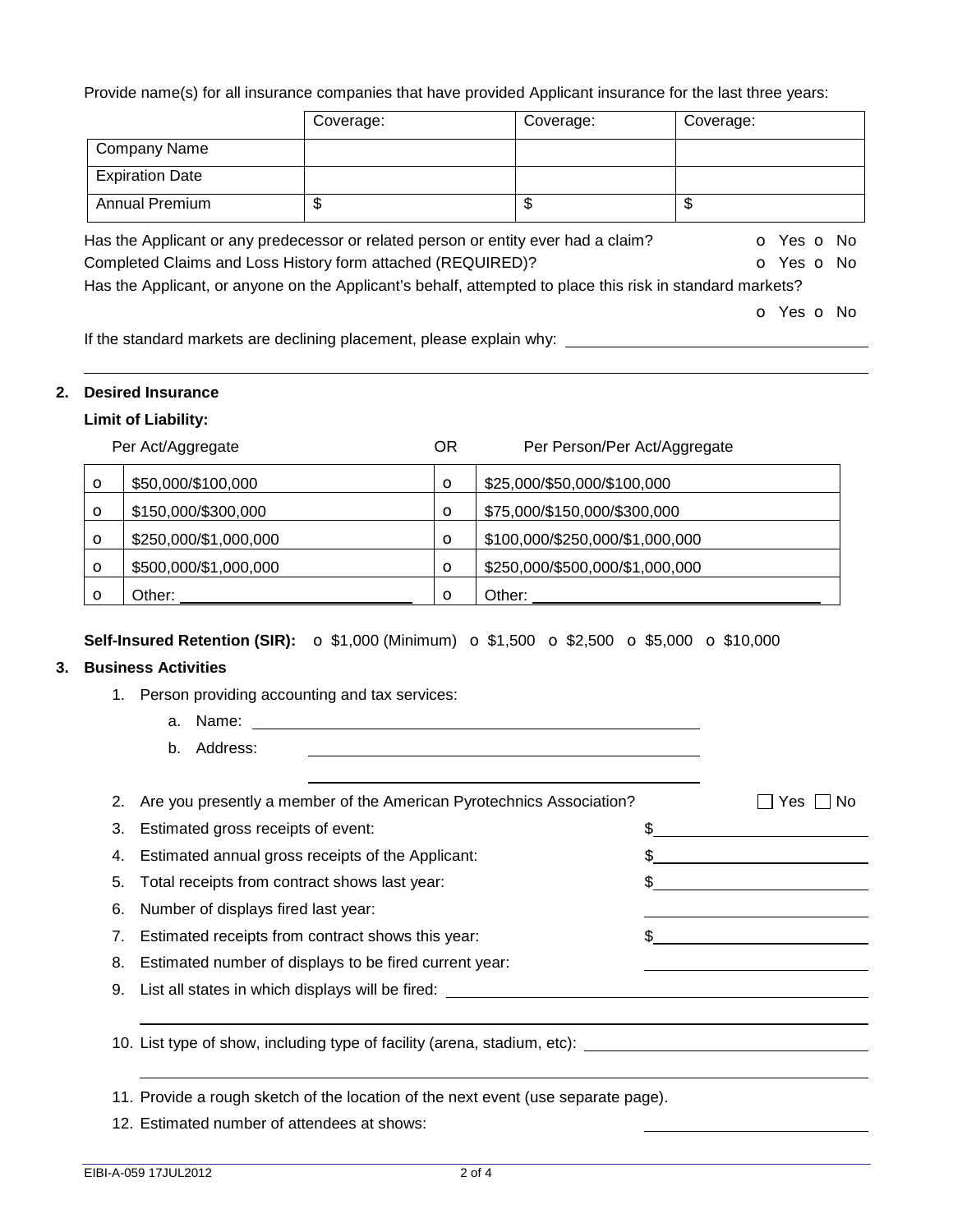|          |                                     | 13. Do you expect to add/delete states in current year? |                                                                                                                                                                                                                                | No<br>Yes                                                                            |
|----------|-------------------------------------|---------------------------------------------------------|--------------------------------------------------------------------------------------------------------------------------------------------------------------------------------------------------------------------------------|--------------------------------------------------------------------------------------|
|          | If yes, list states:                | Adding:                                                 |                                                                                                                                                                                                                                |                                                                                      |
|          |                                     | Deleting:                                               |                                                                                                                                                                                                                                |                                                                                      |
|          |                                     |                                                         | 14. Do you keep records that enable you to identify with certainty the source of all products used in each                                                                                                                     |                                                                                      |
| display? |                                     |                                                         |                                                                                                                                                                                                                                | ]Yes □ No                                                                            |
|          |                                     |                                                         | Please explain: Note and the set of the set of the set of the set of the set of the set of the set of the set of the set of the set of the set of the set of the set of the set of the set of the set of the set of the set of |                                                                                      |
|          |                                     |                                                         | 15. Provide a breakdown of your sources of products used in displays:                                                                                                                                                          |                                                                                      |
| a.       | Manufactured by Applicant           |                                                         |                                                                                                                                                                                                                                | %                                                                                    |
| b.       | Direct import                       |                                                         |                                                                                                                                                                                                                                | %                                                                                    |
| c.       |                                     | From domestic manufacturers                             |                                                                                                                                                                                                                                | %                                                                                    |
| d.       |                                     | From domestic wholesalers                               |                                                                                                                                                                                                                                | $\%$                                                                                 |
|          |                                     | 16. Do you own or lease your equipment?                 |                                                                                                                                                                                                                                | $\Box$ Lease<br>_l Own ⊺                                                             |
|          | 17. Do you store merchandise?       |                                                         |                                                                                                                                                                                                                                | No<br>Yes                                                                            |
|          |                                     | 18. Do you sell Pyrotechnic Merchandise?                |                                                                                                                                                                                                                                | Yes<br>  No                                                                          |
|          | If yes, answer:                     |                                                         |                                                                                                                                                                                                                                |                                                                                      |
| a.       | What percentage is:                 |                                                         |                                                                                                                                                                                                                                |                                                                                      |
|          | i.                                  | Manufactured by you?                                    |                                                                                                                                                                                                                                | $\%$                                                                                 |
|          | ii.                                 | Direct import?                                          |                                                                                                                                                                                                                                | %                                                                                    |
|          | iii.                                | From domestic manufacturers?                            |                                                                                                                                                                                                                                | %                                                                                    |
|          | iv.                                 | From domestic wholesalers?                              |                                                                                                                                                                                                                                | $\%$                                                                                 |
| b.       |                                     |                                                         | Please provide a brochure and breakdown of prices, procedures, and products.                                                                                                                                                   |                                                                                      |
| c.       |                                     | What are your sales estimates for the next 12 months?   |                                                                                                                                                                                                                                | \$                                                                                   |
| d.       |                                     | Do you carry products liability for Class C?            |                                                                                                                                                                                                                                | No<br>Yes                                                                            |
| е.       |                                     | Does you carry products liability for Class A?          |                                                                                                                                                                                                                                | No<br>Yes                                                                            |
| f.       |                                     | Are you requesting display contractors liability?       |                                                                                                                                                                                                                                | Yes<br>No                                                                            |
|          |                                     |                                                         | 19. Attach a copy of your worker's compensation policy. Show "Daily" listing states in which coverage is                                                                                                                       |                                                                                      |
|          |                                     |                                                         |                                                                                                                                                                                                                                | carried. If the policy does not cover all states you do business in, please explain: |
|          | 20. Answer the following questions: |                                                         |                                                                                                                                                                                                                                |                                                                                      |
| a.       |                                     | Do you obtain certificates of insurance from suppliers? |                                                                                                                                                                                                                                | Yes $\Box$ No                                                                        |
| b.       |                                     | Do you have a testing program?                          |                                                                                                                                                                                                                                | Yes $\Box$ No                                                                        |
|          |                                     |                                                         | If yes, describe (include details of records kept): _____________________________                                                                                                                                              |                                                                                      |
|          |                                     |                                                         |                                                                                                                                                                                                                                |                                                                                      |
|          |                                     |                                                         |                                                                                                                                                                                                                                |                                                                                      |
|          |                                     |                                                         |                                                                                                                                                                                                                                |                                                                                      |